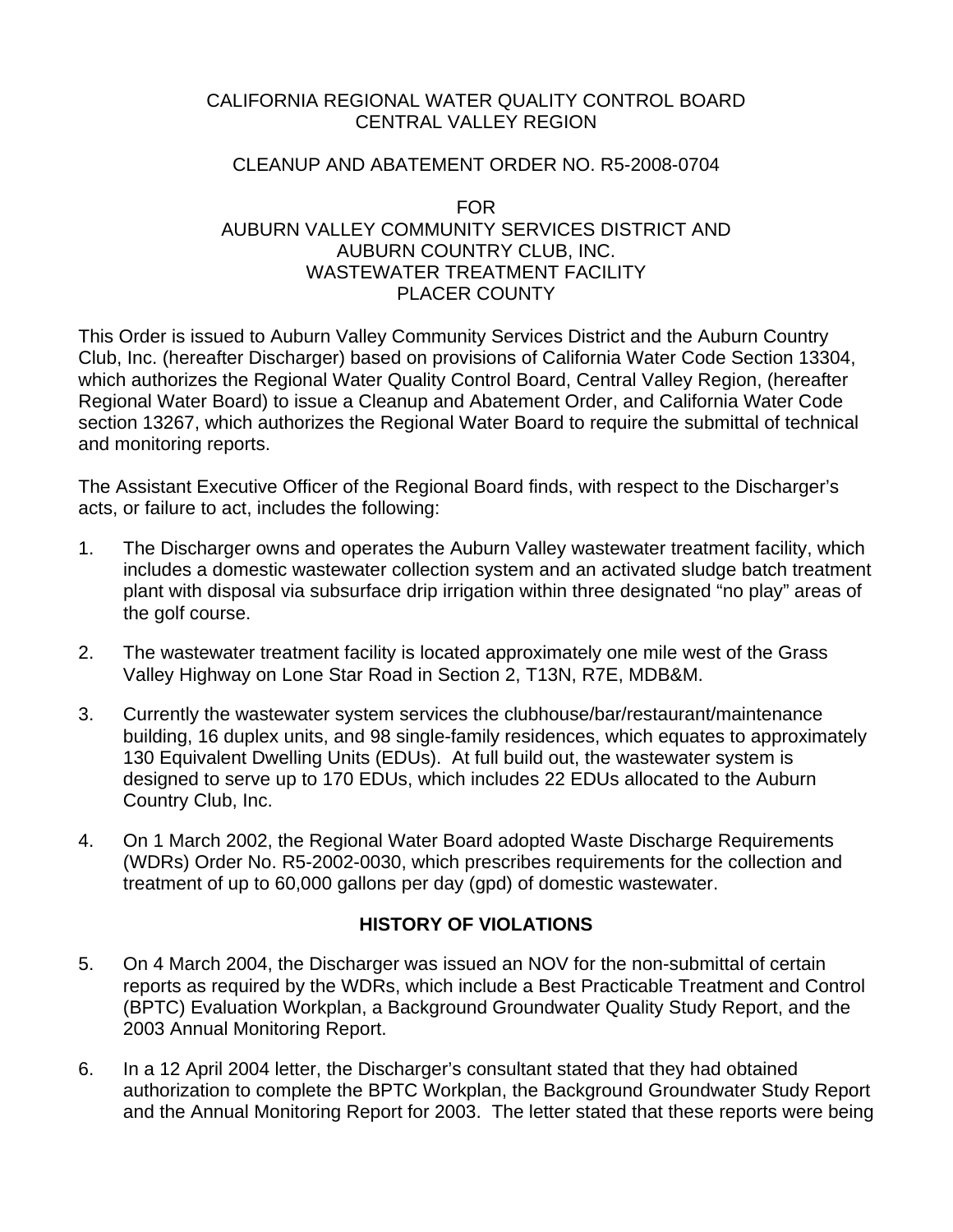prepared. On 3 May 2004, Regional Water Board staff received the BPTC Workplan and the 2003 annual monitoring report. On 17 March 2005, Regional Water Board staff received the Background Groundwater Quality Study Report. Regional Water Board staff determined that the Background Groundwater Quality Report was inadequate as described in Finding No. 10.

- 7. On 28 July 2005, Regional Water Board staff received the BPTC report and in a letter dated 19 January 2006, determined it to be inadequate. The Regional Water Board staff letter requested that a revised BPTC report be submitted by 15 April 2006.
- 8. On 19 January 2006, the Discharger was issued a NOV for not complying with Discharge Specification No. B.12 and Groundwater Limitations No. D.1.a of the WDRs. The NOV was issued because self-monitoring reports from January 2004 through September 2005 showed that the average effluent Total Dissolved Solids (TDS) concentrations ranged from 510 to 820 mg/L, which is above the monthly average limit of 461 mg/L allowed by the WDRs. In addition, the NOV was issued because the monthly average turbidity measurements from April 2005 through September 2005 were consistently above the limit of 1.0 Nephelometric Turbidity Units (NTUs) allowed by the WDRs. Finally, the NOV was issued because quarterly groundwater monitoring reports showed that total coliform was consistently reported above the limits allowed by Groundwater Limitation No. D.1.a of the WDRs. The NOV requested the Discharger to submit a technical report by 15 April 2006 describing proposed measures to reduce the TDS and turbidity levels in the effluent to concentrations that comply with Discharge Specification No. B.12 of the WDRs and measures to be taken to reduce total coliform levels in the groundwater monitoring wells to comply with Groundwater Limitation No. D.1.a of the WDRs.
- 9. On 8 February 2006, following a site inspection, the Discharger was issued an NOV for the discharge of approximately 9,130 gallons of inadequately treated effluent to the subsurface disposal fields that occurred on 26 December 2005. The Discharger stated that the bypass resulted from heavy rains and extreme inflow/infiltration (I/I) that occurred on 21 and 22 December 2005. The NOV requested the Discharger to submit a workplan describing proposed measures to reduce the inflow/infiltration. The Discharger's schedule to complete the necessary repairs to industry standards was not to extend beyond 1 May 2008.
- 10. On 8 March 2006, Regional Water Board staff sent the Discharger a letter indicating that the 15 March 2005 Background Groundwater Quality Study Report was inadequate. In summary, the letter stated that groundwater quality data determinations should be based on groundwater data from upgradient monitoring wells because of the inconsistent metals results in the upgradient and downgradient monitoring wells. In addition, the letter stated that that upgradient monitoring wells H-1 and Q-1 were consistently dry and needed to be re-installed. The letter requested the submittal of the following reports: (a) a well evaluation report by 1 May 2006, (b) a report documenting repairs to the wells by 1 September 2006, (c) a report providing proposed measures to be taken to reduce the elevated coliform levels in the groundwater monitoring wells by 1 June 2006, (d) a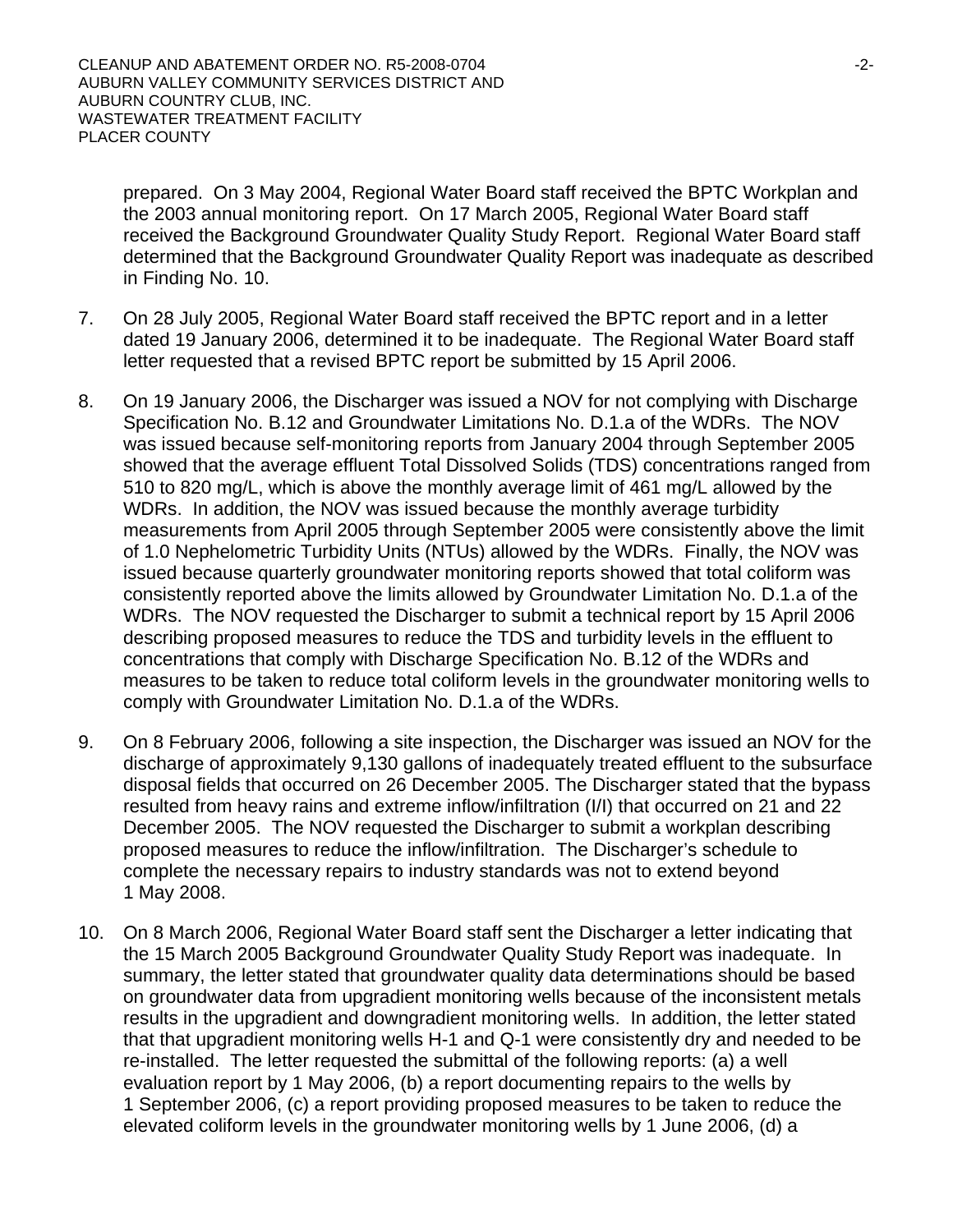Groundwater Monitoring Well Installation Workplan and Sampling and Analysis Plan by 1 July 2006, and (e), a Groundwater Monitoring Well Installation Report by 1 November 2006. In addition, beginning in January 2007 and ending in March 2008, the Discharger was to conduct groundwater monitoring every other month from two newly installed upgradient wells and the seven existing wells. Finally, the Discharger was required to provide a revised Background Groundwater Quality Study Report by 1 May 2008. On 23 March 2006, the Discharger and their consultant met with Regional Water Board staff to discuss the letter.

- 11. On 5 June 2006, the Discharger submitted a response to Regional Water Board staff's 19 January 2006 letter. In summary, the Discharger stated that the initial step to decrease the TDS in the wastewater effluent was to disconnect the water softener at the Auburn Country Club from the wastewater system and perform water testing. The Discharger indicated that if the testing indicated compliance with the WDRs then no additional actions would be taken. However, if the testing indicated non-compliance with the WDRs then the individual households would be notified of a requirement to disconnect their water softeners or convert to a rental service with offsite brine disposal. In regards to the elevated turbidity, the Discharger stated that corrective measures had been taken which included the addition of filter media and additional control of the treatment plant solids inventory. However, the Discharger stated that the plant is not capable of consistently meeting the turbidity limit without the addition of at least a polymer filter. In regards to the coliform bacteria in the monitoring wells, the Discharger stated that possible sources included: (a) loose or defective well caps, (b) seepage through defects in the grout seal, (c) seepage through holes or cracks in the well casings, and (d) improper sampling techniques.
- 12. Because the Discharger did not submit certain reports as described in the 8 March 2006 letter (as described in Finding No. 10), on 15 December 2006, Regional Water Board staff issued an NOV. The NOV requested the Discharger to submit the following reports: (a) a Well Evaluation Report by 1 March 2007, (b) a report providing proposed measures to be taken to reduce the elevated total coliform levels in the groundwater monitoring wells to comply with the Groundwater Limitations of the WDRs by 1 March 2007, (c) a Groundwater Monitoring Well Installation Workplan and Sampling and Analysis Plan by1 March 2007, and (e), a Groundwater Monitoring Well Installation Report by 1 August 2007. In addition, beginning in August 2007 and ending in October 2008, the Discharger was to conduct groundwater monitoring every other month from two newly installed upgradient wells and the other seven existing monitoring wells. Finally, the Discharger was required to provide a revised Background Groundwater Quality Study Report by 1 December 2008.
- 13. On 9 January 2007, Regional Water Board staff met with the Discharger and their consultant to discuss the 15 December 2006 NOV and other wastewater issues. The following was provided in a meeting summary letter sent to the Discharger on 17 January 2007.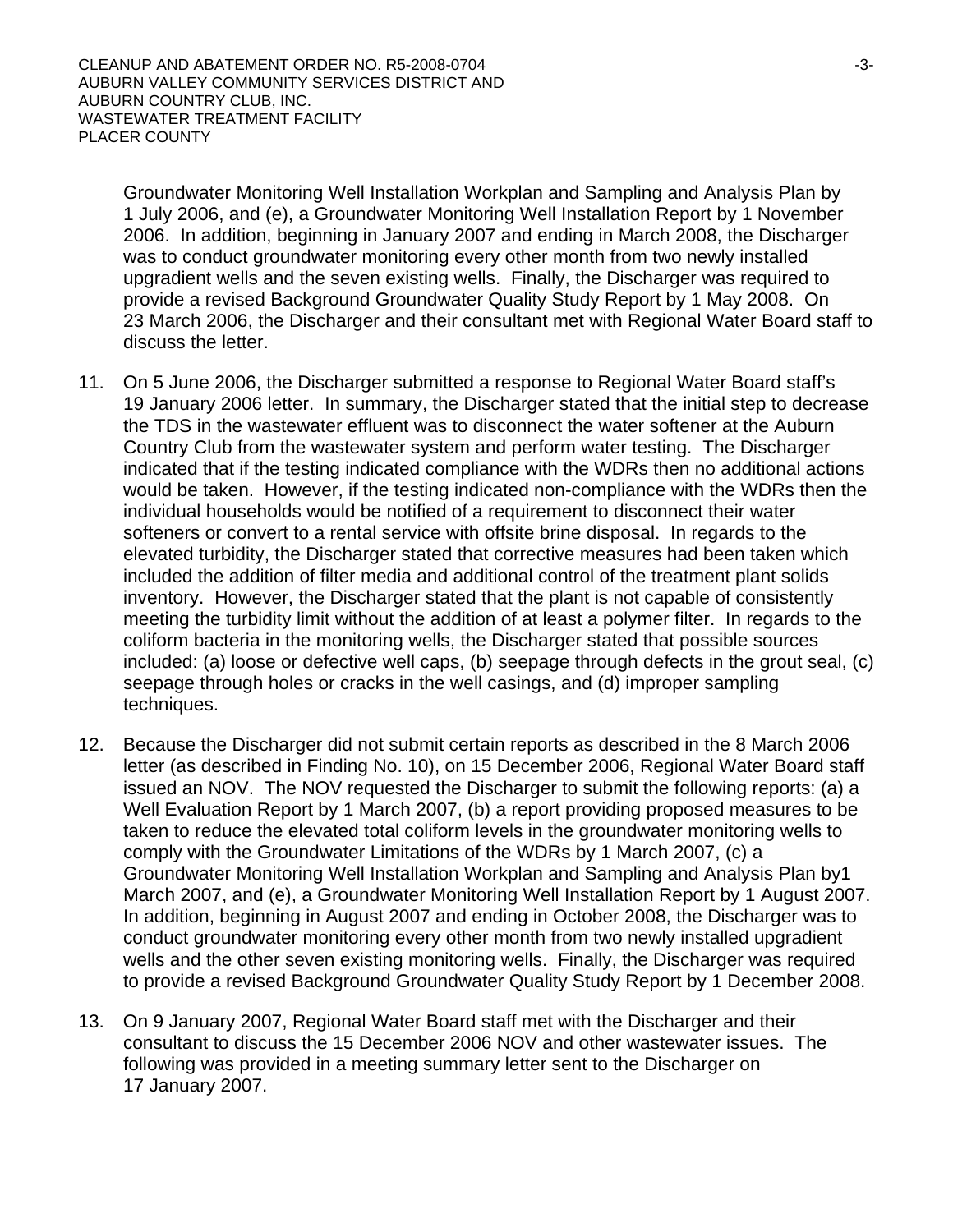- a. The Discharger indicated that they did not have the necessary funds available to continue with the inflow and infiltration repairs to the collection system and they are evaluating funding options. Regional Water Board staff indicated that a Loans and Grants Program is available at the State Water Resources Control Board.
- b. The monthly self-monitoring reports from 2005 and 2006 show that the Discharger was not meeting effluent limits for TDS, total nitrogen and total coliform organisms required by Discharge Specification No. B.12 of the WDRs.
- c. The Discharger indicated that the source of drinking water for the community was provided by groundwater supply wells. Regional Water Board staff requested that the Discharger provide copies of drinking water supply monitoring/analytical data for the last two years. The Discharger has not provided this information.
- d. The Discharger indicated that the water softener at the Country Club was disconnected to evaluate TDS reduction from that source. The TDS concentrations in the effluent have not been reduced. The Discharger stated that there were no plans to set an ordinance for the removal of water softeners from individual homeowners.
- e. The Discharger indicated that the entire sewer system had been video surveyed and has plans to line approximately 2,000 feet of sewer. On 7 February 2007, the Discharger provided copies of the video survey results from August and October 2006. Regional Water Board staff's review of the results show the following sewer line sections are in poor condition: (a) Manhole (MH) 1 to the cleanout, (b) MH 7 to MH 8, (c) MH 35 to MH 9, (d) MH 20 to MH 21, (e) MH 11 to MH 12, and the laterals to the main, and breaks and pipe separations along Auburn Valley Road. The video survey data indicates that the remaining sewer pipeline is in fair condition.
- 14. On 24 May 2007, following staff's review of monthly self-monitoring reports from January 2006 through January 2007, the Discharger was issued an NOV. In summary, the NOV was issued for the following: (a) for not including sampling results of the subsurface irrigation disposal areas in the monthly monitoring reports to determine soil water saturation; (b) for not including water supply sampling results; and (c) for the effluent applied to the subsurface application areas exceeding limits of BOD, total nitrogen, TSS, turbidity, total coliform, and TDS as specified in Discharge Specification No. B.12 of the WDRs. The NOV requested the Discharger to submit a technical report describing how the violations would be corrected, and how recurrence would be prevented. In addition the NOV requested the Discharger to either submit the delinquent sampling results for determining the soil water saturation within the subsurface disposal areas and results of the water supply samples as required by the MRP.
- 15. In a 29 June 2007 response to the NOV, the Discharger indicated that the BOD, TSS, total nitrogen, and total coliform levels be resolved through operational procedures. The Discharger also stated that the turbidity issues will be addressed with a change in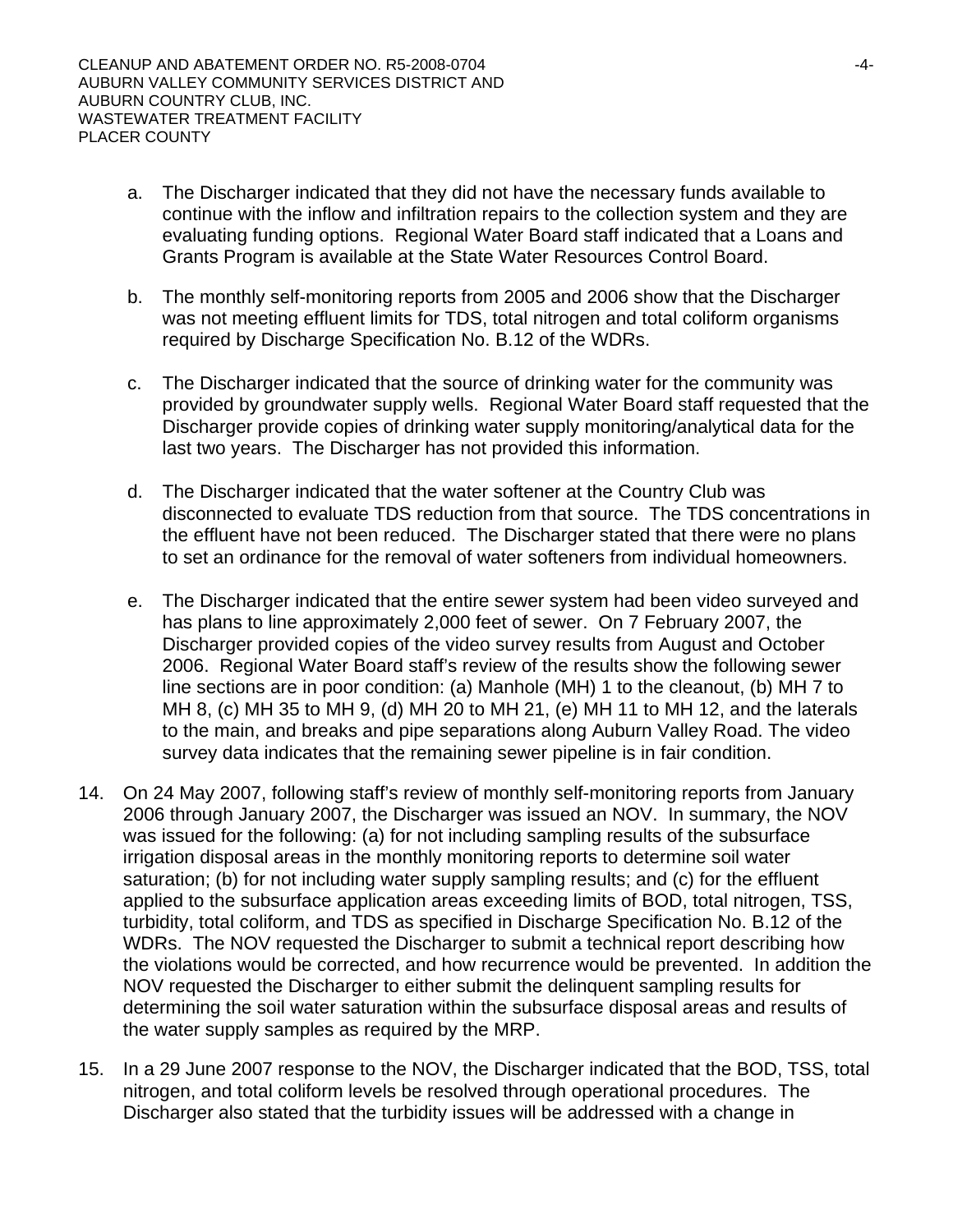backwash procedures and/or a media change in the effluent filters. In regards to the TDS issue, the Discharger stated that a comprehensive sampling and analysis study to determine the origin of the high TDS concentrations in the influent and effluent will be conducted. Finally, the Discharger states that the non-submittal of the sampling results for determining the soil water saturation within the subsurface disposal areas, and the nonsubmittal of water supply sampling results was an oversight, and that future monitoring reports will include this information.

16. Review of monthly monitoring reports from February 2007 through November 2007 shows that the effluent applied to the subsurface application areas continues to exceed limits for BOD, total nitrogen, TSS and TDS as specified in Discharge Specification No. B.12 of the WDRs. A summary of results is presented in the table below.

| <b>Month</b> | <b>BOD</b><br>$(2 \text{ mg/L})^1$ | <b>Total Nitogen</b><br>$(5 \text{ mg/L})$ | <b>TSS</b><br>$(2 \text{ mg/L})^T$ | TDS<br>$(461 \text{ mg/L})^1$ |
|--------------|------------------------------------|--------------------------------------------|------------------------------------|-------------------------------|
| February     | 12                                 | 1.5                                        | 32                                 | 606                           |
| March        | 4                                  | 1.0                                        | <b>ND</b>                          | 605                           |
| April        | 16                                 | 4.4                                        | 21                                 | 674                           |
| May          | 15                                 | 3.9                                        | 26                                 | 735                           |
| June         | 13                                 | <b>ND</b>                                  | 2                                  | 717                           |
| July         | 44                                 | 11.8                                       | <b>NA</b>                          | 780                           |
| August       | 75                                 | 19                                         | <b>NA</b>                          | 678                           |
| September    | <b>ND</b>                          | <b>ND</b>                                  | <b>NA</b>                          | 751                           |
| October      | 49                                 | 31.2                                       | 26                                 | 628                           |
| November     | <b>ND</b>                          | 31                                         | 16                                 | 732                           |

 $1$  Effluent limits as specified in Discharge Specification No. B.12 of the WDRs. Values in bold exceed the effluent limitations NA = Not Analyzed ND =Not Detected

- 17. On 15 November 2007, the Discharger submitted an Infiltration and Inflow Improvement Study Report for the wastewater collection system. The report was in response to the 8 February 2007 NOV which requested the Discharger to complete a workplan describing proposed measures to reduce the inflow and infiltration in the collection system. The report states that based on the review of videos of the pipeline inspections conducted in August and October 2006, the following repairs are recommended:
	- Phase I Install a cured-in-place liner in the six-inch diameter main sewer line located in Auburn Valley Road. Install a liner within the four-inch laterals within 20 feet of the main sewer line. Epoxy pressure grout Manhole No. 9.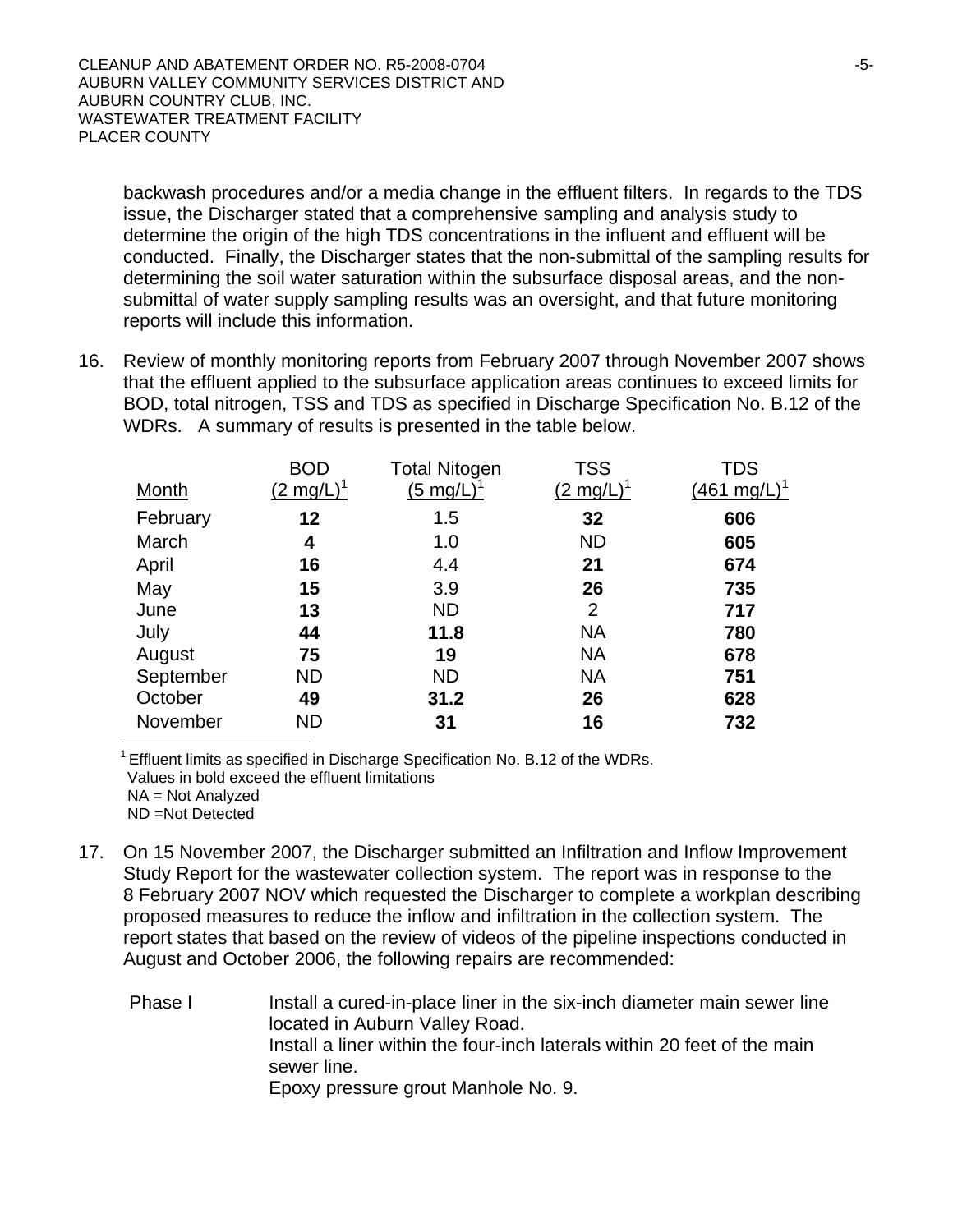CLEANUP AND ABATEMENT ORDER NO. R5-2008-0704 AUBURN VALLEY COMMUNITY SERVICES DISTRICT AND AUBURN COUNTRY CLUB, INC. WASTEWATER TREATMENT FACILITY PLACER COUNTY

> Install a plug approximately 700 feet east of Manhole No. 1 and abandon the remainder of the upstream pipeline.

- Phase II Install a cured-in-place liner in the six-inch diameter mainline in Upper Valley Road/Estates Court and Viewridge Drive. Remove roots and epoxy pressure grout Manholes Nos. 23 and 31A.
- 18. On 23 February 2008, Regional Water Board staff received a copy of a proposed assessment notice for: (a) retrofitting the sewer line and laterals to reduce infow and infiltration, (b) retrofitting the groundwater monitoring wells to correct surface water infiltration problems, (c) replacing two of the dry groundwater monitoring wells, and (d) preparing and submitting reports. On 25 April 2008, the Auburn Valley Community passed measures associated with the proposed assessment notice.
- 19. As described in the Findings, the Discharger has been unable to: (a) comply with the timelines of the previous five NOVs issued since March 2004, (b) comply with BOD, total nitrogen, TSS, and TDS Discharge Specifications in the WDRs, or (c) comply with total coliform Groundwater Limitations. In addition, the wastewater collection system has inflow and infiltration problems that need to be addressed. This Order is necessary to provide formal, enforceable timelines to bring the facility into compliance.

# **REGULATORY CONSIDERATIONS**

- 20. The Water Quality Control Plan for the California Regional Water Quality Control Board, Central Valley Region, 4th Edition (hereafter Basin Plan), designates beneficial uses, establishes water quality objectives, and contains implementation plans and policies for all waters of the Basin.
- 21. Surface water drainage is to the Bear River. The designated beneficial uses of the Bear River, as stated in the Basin Plan, are municipal and domestic supply; agricultural supply; hydropower generation; water contact recreation; non-contact water recreation; warm freshwater habitat; cold freshwater habitat; migration of aquatic organisms; spawning, reproduction and/or early development; and wildlife habitat.
- 22. The beneficial uses of underlying groundwater, as stated in the Basin Plan, are municipal and domestic supply, agricultural supply, industrial service supply, and industrial process supply.
- 23. Section 13304(a) of the California Water Code provides that: "*Any person who has discharged or discharges waste into the waters of this state in violation of any waste discharge requirement or other order or prohibition issued by a Regional Water Board or the state board, or who has caused or permitted, causes or permits, or threatens to cause or permit any waste to be discharged or deposited where it is, or probably will be, discharged into the waters of the state and creates, or threatens to create, a condition of pollution or nuisance, shall upon order of the Regional Water Board, clean up the waste or*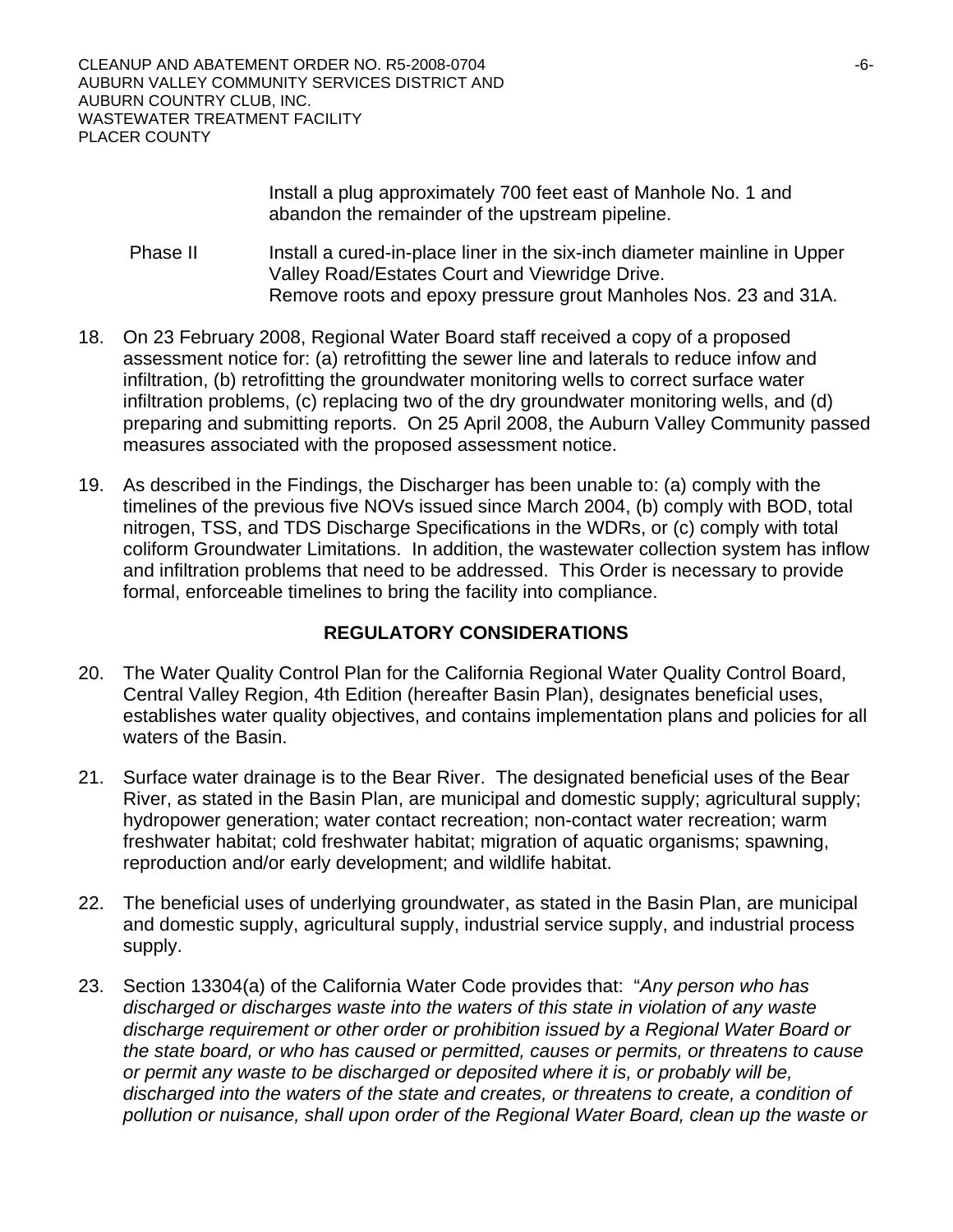*abate the effects of the waste, or, in the case of threatened pollution or nuisance, take other necessary remedial action, including, but not limited to, overseeing cleanup and abatement efforts. A cleanup and abatement order issued by the state board or a Regional Water Board may require the provision of, or payment for, uninterrupted replacement water service, which may include wellhead treatment, to each affected public water supplier or private well owner. Upon failure of any person to comply with the cleanup or abatement order, the Attorney General, at the request of the board, shall petition the superior court for that county for the issuance of an injunction requiring the person to comply with the order. In the suit, the court shall have jurisdiction to grant a prohibitory or mandatory injunction, either preliminary or permanent, as the facts may warrant*."

- 24. Section 13267(b)(1) of the California Water Code provides that: "*In conducting an investigation specified in subdivision (a), the regional board may require that any person who has discharged, discharges, or is suspected of having discharged or discharging, or who proposes to discharge waste within its region, or any citizen or domiciliary, or political agency or entity of this state who has discharged, discharges, or is suspected of having discharged or discharging, or who proposes to discharge, waste outside of its region that could affect the quality of waters within its region shall furnish, under penalty of perjury, technical or monitoring program reports which the regional board requires. The burden, including costs, of these reports shall bear a reasonable relationship to the need for the report and the benefits to be obtained from the reports. In requiring those reports, the regional board shall provide the person with a written explanation with regard to the need*  for the reports, and shall identify the evidence that supports requiring that person to *provide the reports*."
- 25. The technical reports required by this Order are necessary to ensure compliance with this Cleanup and Abatement Order and WDRs Order No. R5-2002-0030, and to ensure the protection of the public health and safety and waters of the state. The Discharger owns and operates the facility that discharges waste subject to this Order.
- 26. The issuance of this Order is an enforcement action taken by a regulatory agency and is exempt from the provisions of the California Environmental Quality Act, pursuant to California Code of Regulations, title 14, section 15321(a)(2).
- 27. Any person affected by this action of the Regional Water Board may petition the State Water Resources Control Board (State Water Board) to review the action in accordance with California Code of Regulations, title 23, section 2050 through 2068. The petition must be received by the State Water Board within 30 days of the date of the issuance of this Order. Copies of the law and regulations applicable to filing petitions are available at http://www.waterboards.ca.gov/wqpetitions/index.html and will be provided upon request.

**IT IS HEREBY ORDERED** that, pursuant to Sections 13304 and 13267 of the California Water Code, Auburn Valley Community Services District and Auburn Country Club, Inc. shall cleanup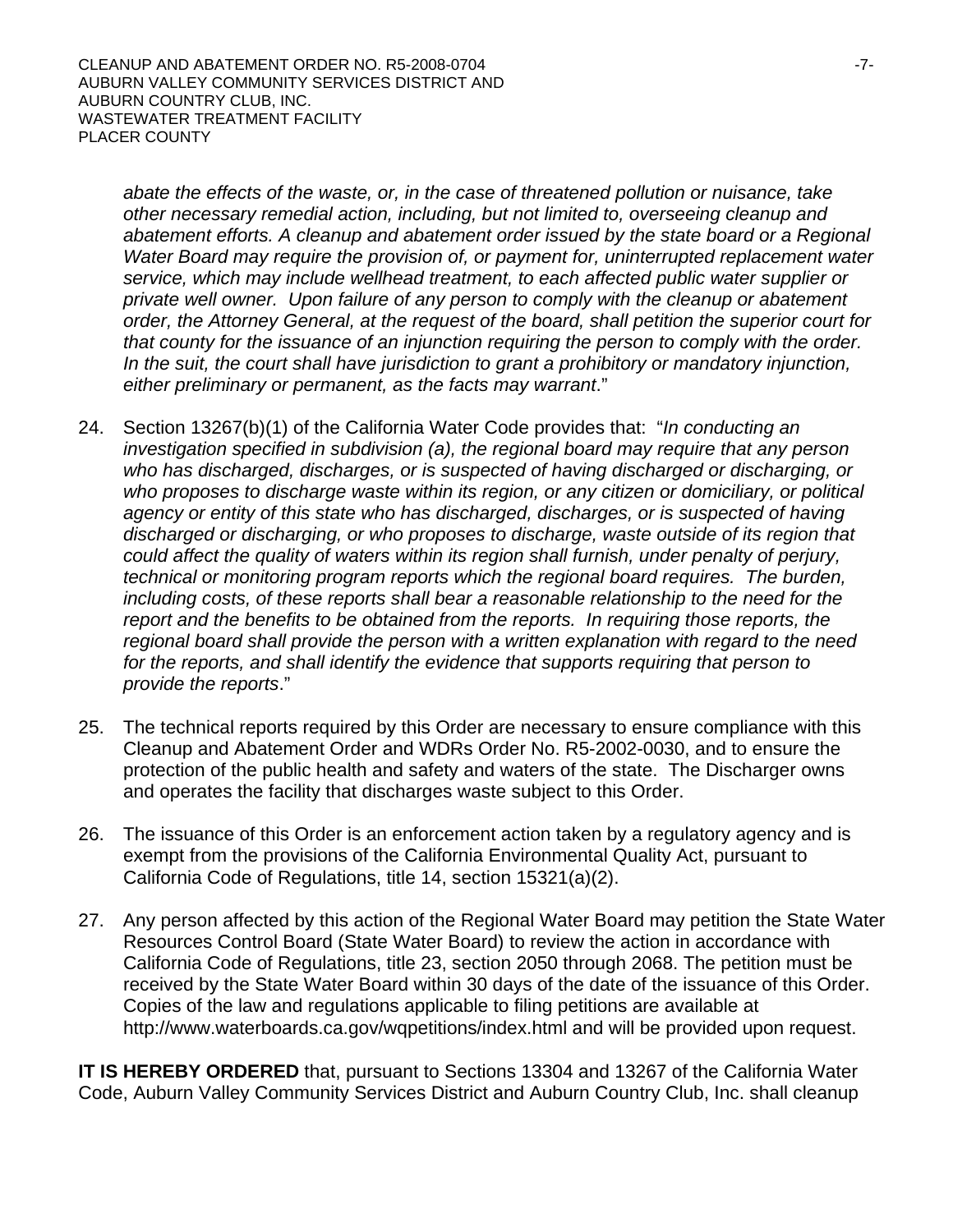and abate, forthwith, the wastewater treatment facility such that all the requirements prescribed in WDRs Order No.R5-2002-0030 are met.

"Forthwith" means as soon as is reasonably possible. Compliance with this requirement shall include, but not be limited to, completing the tasks listed below.

Any person signing a document submitted under this Order shall make the following certification: "I certify under penalty of law that I have personally examined and am familiar with the information submitted in this document and all attachments and that, based on my knowledge and on my inquiry of those individuals immediately responsible for obtaining the information, I believe that the information is true, accurate, and complete. I am aware that there are significant penalties for submitting false information, including the possibility of fine and imprisonment."

- 1. Effective **immediately**, the Discharger shall comply with the total nitrogen and total coliform organism limits in Discharge Specification No. B.12. of WDRs Order No. R5-2002-0030.
- 2. By **1 August 2008,** the Discharger shall submit and implement a technical report describing measures and a timeline to be taken to reduce the elevated coliform levels in the groundwater monitoring wells to comply with the Groundwater Limitations of the WDRs.
- 3. By **1 October 2008**, the Discharger shall provide a technical report that evaluates the effectiveness of the subsurface disposal system; especially in regard to the prevention of wastewater surfacing issues. If problems are identified, the report shall include timelines for any repairs and/or modifications to the disposal system.

#### Revenue Plan

4. By **1 August 2008,** the Discharger shall submit a Revenue Plan that describes the costs associated with implementation of all tasks in this Order. The plan must show whether the Discharger has necessary funds to implement all tasks. Should the Revenue Plan show that there are inadequate funds, the Discharger must include an implementation schedule that shows how the Discharger will raise the necessary funds.

#### **Salinity Reduction**

- 5. By **1 August 2008**, the Discharger shall submit a workplan for a *Salinity Source Reduction Study*. The study shall look at all aspects of the source water, the water softeners, and treatment methods to reduce saline waste discharged to the land application area(s).
- 6. By **1 August 2009,** the Discharger shall submit a *Salinity Source Reduction Report of Results* that quantifies the mass and concentration of salt constituents discharged in the effluent. The report shall compare concentrations both before and after the workplan for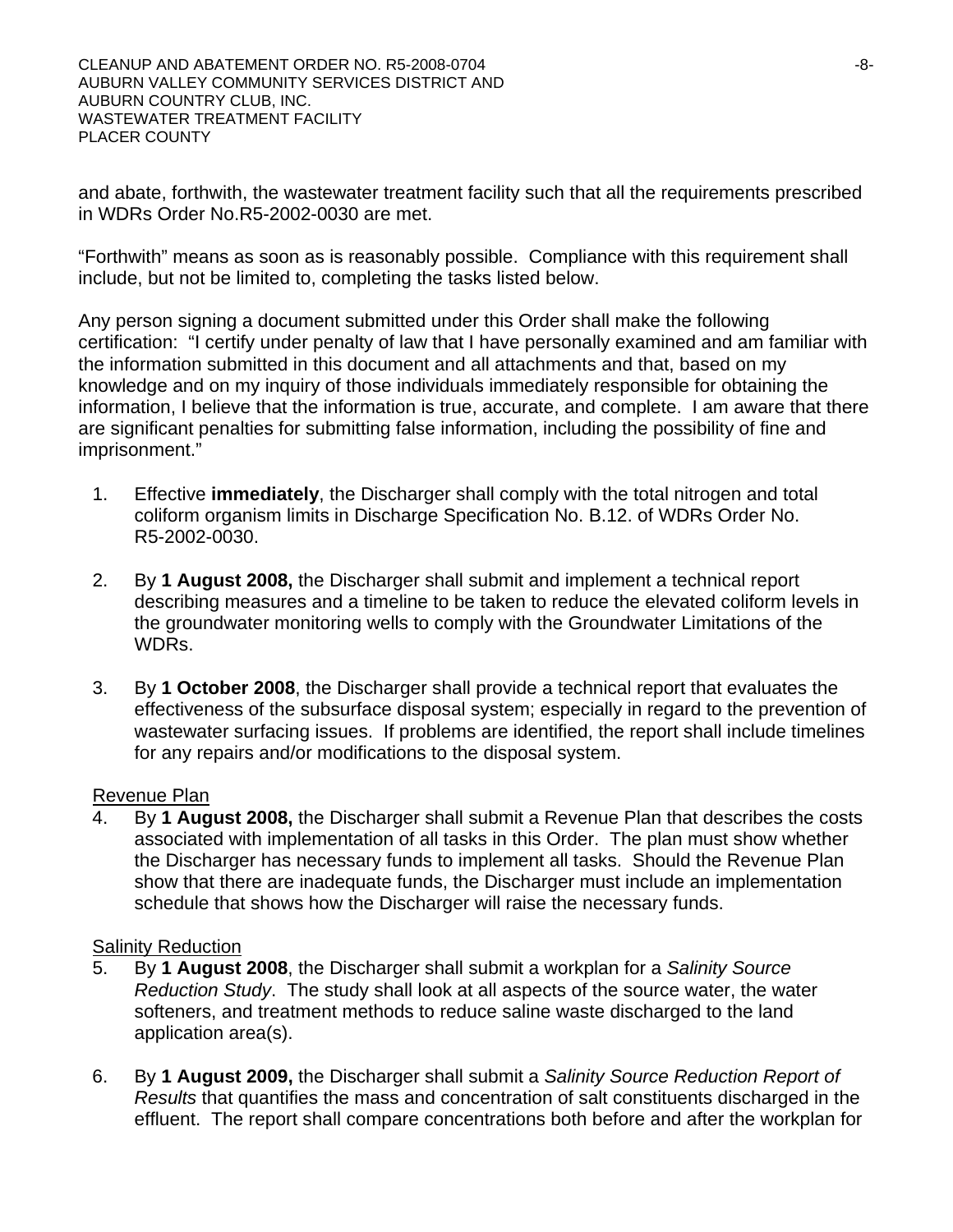the Salinity Source Reduction Study was implemented. If measurable difference has not been achieved, the report shall discuss the reasons why there has been no decrease and shall propose additional salinity reduction measures. The Salinity Source Reduction Study shall also satisfy the requirements of Health & Safety Code section 116786(c).

#### Inflow and Infiltration

7. By **1 July 2009**, the Discharger shall submit a *Collection System Improvement Report*  documenting that the Discharger has made repairs/improvements to the collection system that were described in the Discharger's 15 November 2007 infiltration and inflow improvement study report (Finding No. 17 of this Order) or as modified by the Discharger's engineers to reduce I/I to industry standards.

#### Groundwater Monitoring

- 8. By **1 August 2008**, the Discharger shall submit a *Well Evaluation Report* documenting the condition of each of the groundwater monitoring wells and describing proposed repairs to ensure that surface water is not entering the wells.
- 9. By **1 August 2008**, the Discharger shall submit a *Groundwater Sampling and Analysis Plan (SAP)* to ensure that representative samples are being collected and analyzed in accordance with Monitoring and Reporting Program (MRP) No. R5-2002-0030. The SAP shall provide detailed instructions and procedures for proper purging and sampling of monitoring wells; equipment decontamination; sample handling, storage and shipment; and completing the chain of custody. The SAP shall be consistent with, and include the items listed in, the first section of Attachment A.
- 10. By **1 August 2008**, the Discharger shall submit a *Groundwater Monitoring Well Installation Workplan* describing the proposed re-installation of upgradient groundwater monitoring wells (Q-1 and H-1) to adequately characterize the groundwater quality upgradient of the disposal areas Q and H. Each of the monitoring wells shall be constructed to yield representative samples from the uppermost layer of the uppermost aquifer and to comply with applicable well standards. The workplan shall be consistent with, and include the items listed in, the first section of Attachment A.
- 11. By **1 October 2008**, the Discharger shall submit a *Groundwater Monitoring Well Installation Report* that describes the installation of groundwater monitoring wells and contains the items found in the second section of Attachment A.
- 12. Beginning in **1 October 2008**, the Discharger shall conduct quarterly groundwater monitoring from the two newly installed upgradient wells (H-1 and Q-1), and the other wells (C-1, C-2, C-3, H-2, H-3, Q-2, and Q-3). Groundwater samples shall be collected and analyzed in accordance with the MRP. Results of these sampling events shall be included as part of the quarterly groundwater monitoring reports as required by the MRP.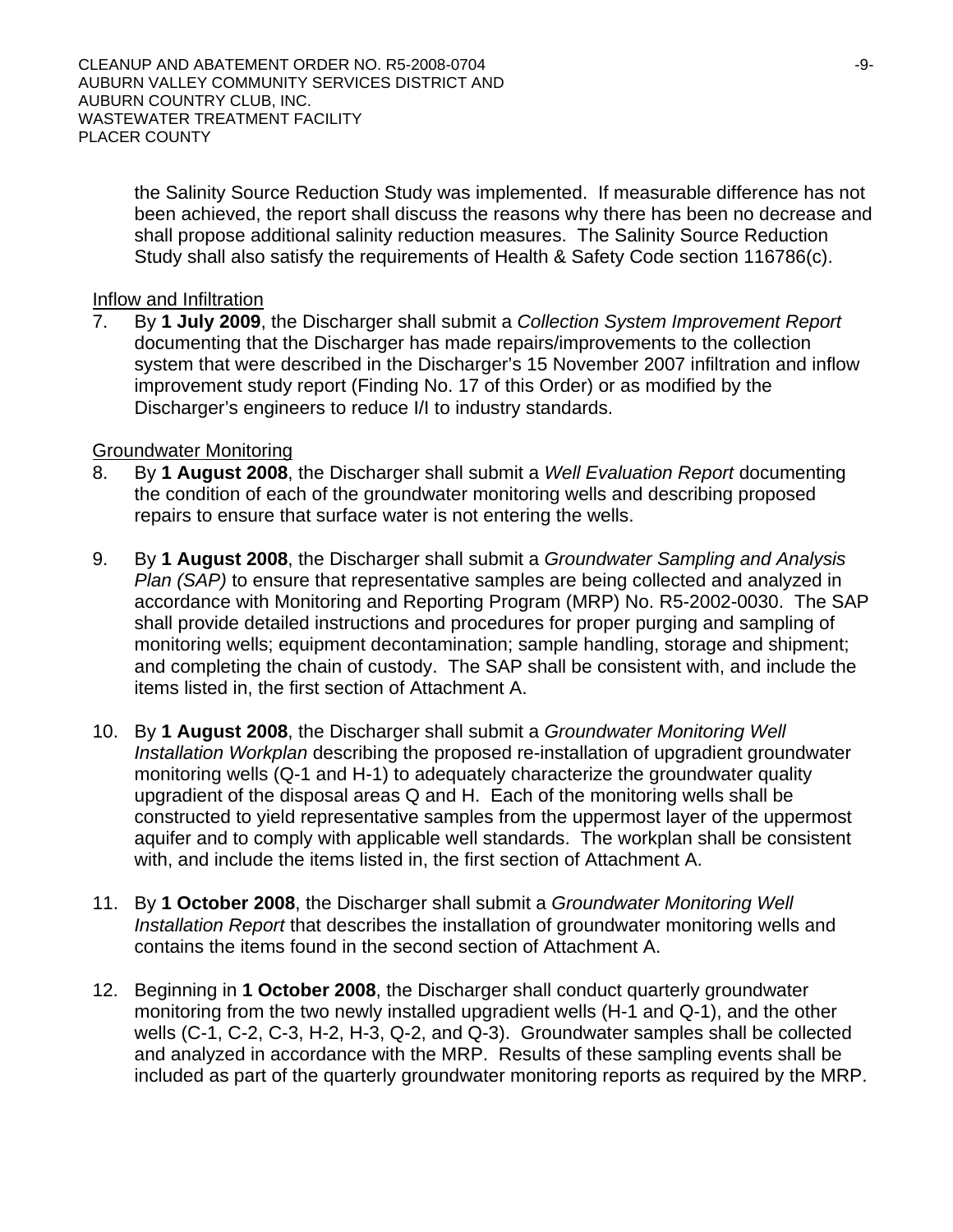13. By **1 February 2011**, the Discharger shall submit a revised *Background Groundwater Quality Study Report* that includes (a) summary of the upgradient and downgradient monitoring data for each groundwater monitoring parameter/constituent identified in the MRP, the report shall present a summary of monitoring data, a calculation of the concentration in background monitoring well(s), and a comparison of background groundwater quality to that in wells used to monitor each of the three disposal fields. Determination of background quality shall be made using the methods described in Title 27, Section 20415(e)(10), and shall be based on data from the last eight quarterly groundwater monitoring events from the newly installed upgradient wells, and the other wells surrounding the three wastewater disposal fields, beginning with the **1 October 2008** sampling event.

#### Progress Reports

14. **Beginning 1 August 2008**, and by the first day of the second month following each calendar quarter **(i.e., by 1 February, 1 May, 1 August, and 1 November each year)**, the Discharger shall submit a progress report describing the work completed to date regarding each of the reporting requirements described above

In addition to the above, the Discharger shall comply with existing WDRs Order No. R5-2002-0030 and all applicable provisions of the California Water Code that are not specifically referred to in this Order. As required by the California Business and Professions Code Sections 6735, 7835, and 7835.1, all reports shall be prepared by, or under the supervision of, a California Registered Engineer or Professional Geologist and signed by the registered professional.

If the Discharger is unable to perform any activity or submit any document in compliance with the schedule set forth herein, or in compliance with any work schedule submitted pursuant to this Order and approved by the Assistant Executive Officer, the Discharger may request, in writing, an extension of the time specified. The extension request shall include justification for the delay. Any extension request shall be submitted as soon as a delay is recognized and prior to the compliance date. An extension may be denied in writing or granted by revision of this Order or by a letter from the Assistant Executive Officer.

If, in the opinion of the Assistant Executive Officer, the Discharger fails to comply with the provisions of this Order, the Assistant Executive Officer may refer this matter to the Attorney General for judicial enforcement or may issue a complaint for administrative civil liability.

Failure to comply with this Order may result in the assessment of an Administrative Civil Liability up to \$10,000 per day of violation pursuant to the California Water Code sections 13268, 13350 and/or 13385. The Regional Water Board reserves its right to take any enforcement actions authorized by law.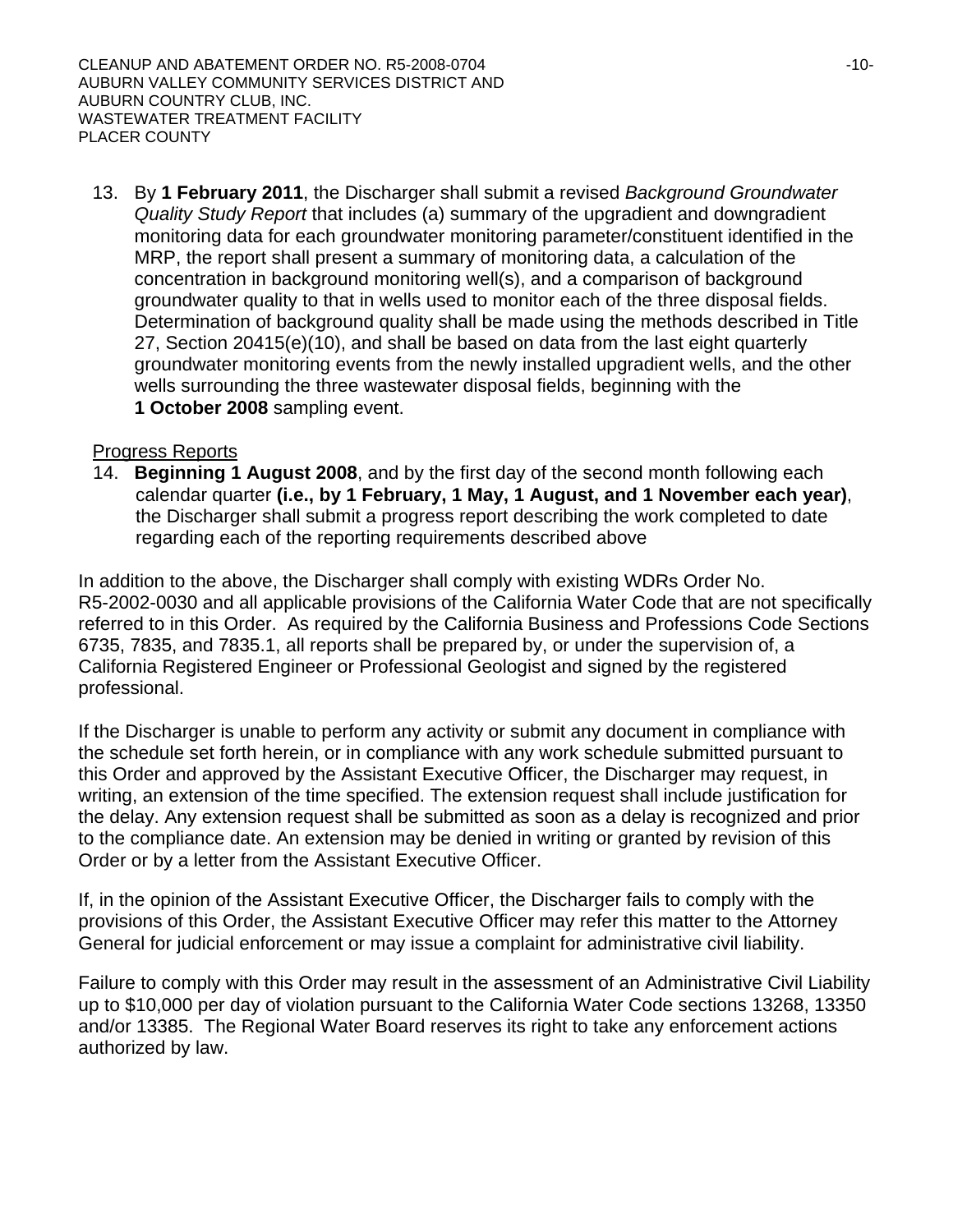This Order is effective upon the date of signature.

Original Signed By

JACK E. DEL CONTE, Assistant Executive Officer

 12 May 2008 (Date)

Attachment A: Requirements for Monitoring Well Installation Workplan and Monitoring Well Installation Report

gjc: 12-May-08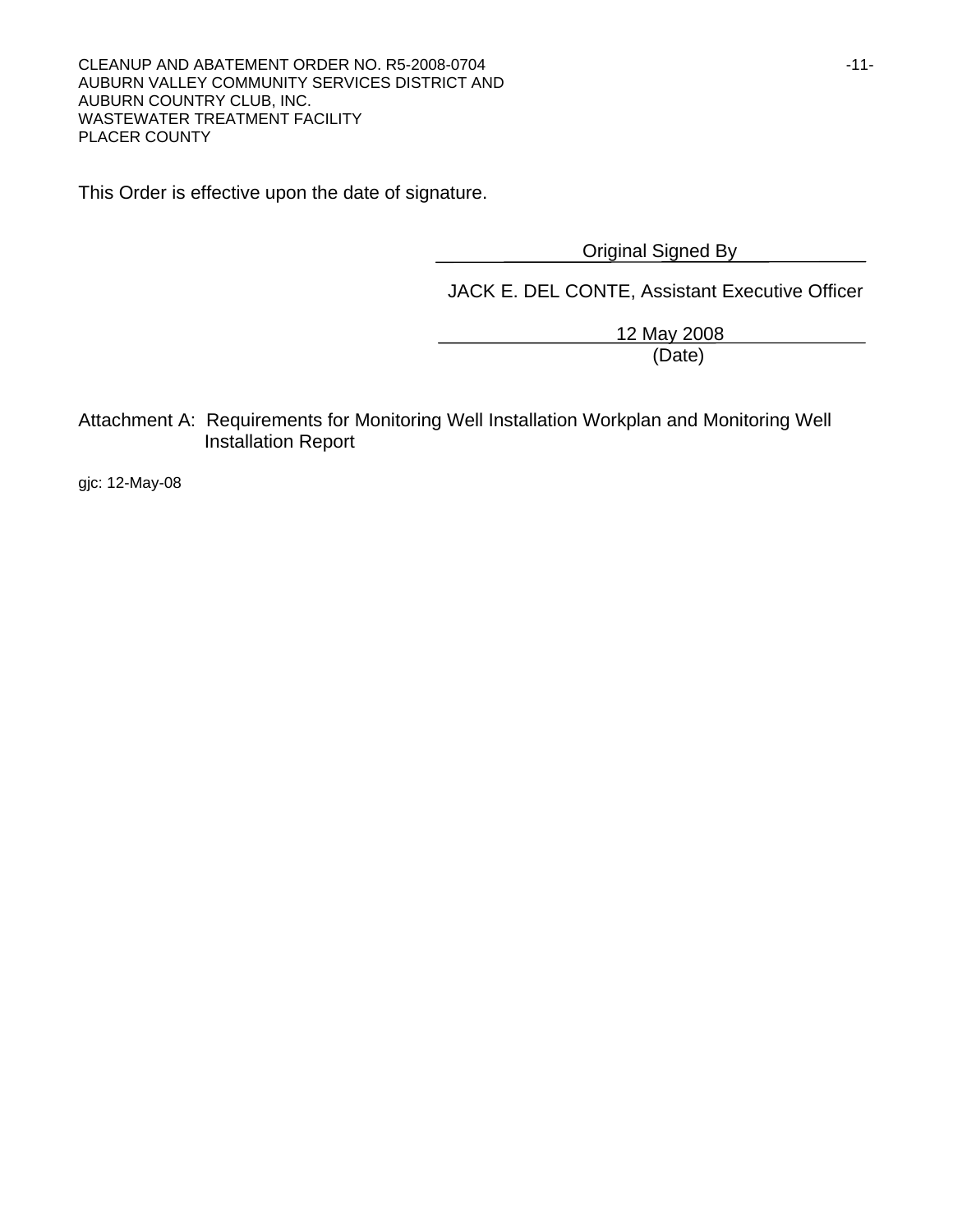

# **California Regional Water Quality Control Board**

**Central Valley Region** 

**Karl E. Longley, ScD, P.E., Chair** 

**Sacramento Main Office** 11020 Sun Center Drive #200, Rancho Cordova, California 95670-6114 Phone (916) 464-3291 • FAX (916) 464-4645 http://www.waterboards.ca.gov/centralvalley



**Arnold Schwarzenegger** *Governor* 

# **CLEANUP AND ABATEMENT ORDER NO. R5-0028-0704 FOR AUBURN VALLEY COMMUNITY SERVICES DISTRICT AND AUBURN COUNTRY CLUB, INC. WASTEWATER TREATMENT FACILITY**

### **ATTACHMENT A REQUIREMENTS FOR MONITORING WELL INSTALLATION WORKPLANS AND MONITORING WELL INSTALLATION REPORTS**

Prior to installation of groundwater monitoring wells, the Discharger shall submit a workplan containing, at a minimum, the information listed in Section 1, below. Wells may be installed after Regional Water Board staff approve the workplan. Upon installation of the monitoring wells, the Discharger shall submit a well installation report which includes the information contained in Section 2, below. All workplans and reports must be prepared under the direction of, and signed by, a professional geologist or civil engineer licensed by the State of California.

# **SECTION 1 - Monitoring Well Installation Workplan and Groundwater Sampling and Analysis Plan**

The monitoring well installation workplan shall contain the following minimum information:

A. General Information:

 Purpose of the well installation project Brief description of local geologic and hydrogeologic conditions Proposed monitoring well locations and rationale for well locations Topographic map showing facility location, roads, and surface water bodies Large scaled site map showing all existing on-site wells, proposed wells, surface drainage courses, surface water bodies, buildings, waste handling facilities, utilities, and major physical and man-made features

B. Drilling Details:

 On-site supervision of drilling and well installation activities Description of drilling equipment and techniques Equipment decontamination procedures Soil sampling intervals (if appropriate) and logging methods

C. Monitoring Well Design (in narrative and/or graphic form): Diagram of proposed well construction details

# *California Environmental Protection Agency*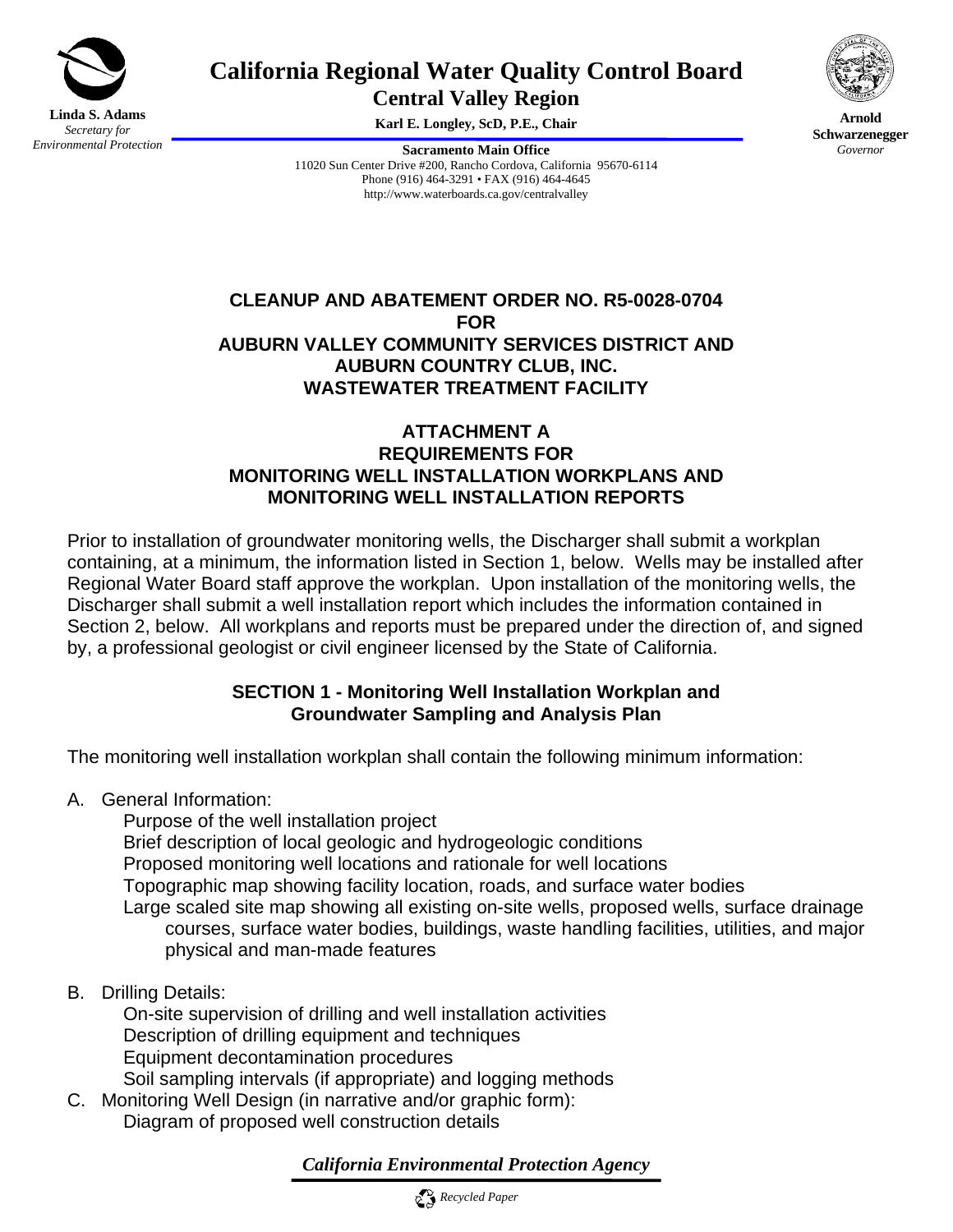MONITORING WELL REQUIREMENTS - 2 - CLEANUP AND ABATEMENT ORDER NO. R5-2008-0704 AUBURN VALLEY COMMUNITY SERVICES DISTRICT AND AUBURN COUNTRY CLUB, INC. WASTEWATER TREATMENT FACILITY PLACER COUNTY

- Borehole diameter
- Casing and screen material, diameter, and centralizer spacing (if needed)
- Type of well caps (bottom cap either screw on or secured with stainless steel screws)
- Anticipated depth of well, length of well casing, and length and position of perforated interval
- Thickness, position and composition of surface seal, sanitary seal, and sand pack
- Anticipated screen slot size and filter pack
- D. Well Development (not to be performed until at least 48 hours after sanitary seal placement): Method of development to be used (i.e., surge, bail, pump, etc.) Parameters to be monitored during development and record keeping technique Method of determining when development is complete Disposal of development water
- E. Well Survey (precision of vertical survey data shall be at least 0.01 foot): Identify the Licensed Land Surveyor or Civil Engineer that will perform the survey Datum for survey measurements List well features to be surveyed (i.e. top of casing, horizontal and vertical coordinates, etc.)
- F. Schedule for Completion of Work

# G. **Appendix: Groundwater Sampling and Analysis Plan (SAP)**

The Groundwater SAP shall be included as an appendix to the workplan, and shall be utilized as a guidance document that is referred to by individuals responsible for conducting groundwater monitoring and sampling activities.

Provide a detailed written description of standard operating procedures for the following:

- Equipment to be used during sampling
- Equipment decontamination procedures
- Water level measurement procedures
- Well purging (include a discussion of procedures to follow if three casing volumes cannot be purged)
- Monitoring and record keeping during water level measurement and well purging (include copies of record keeping logs to be used)
- Purge water disposal
- Analytical methods and required reporting limits
- Sample containers and preservatives
- Sampling
	- General sampling techniques
	- Record keeping during sampling (include copies of record keeping logs to be used)
		- QA/QC samples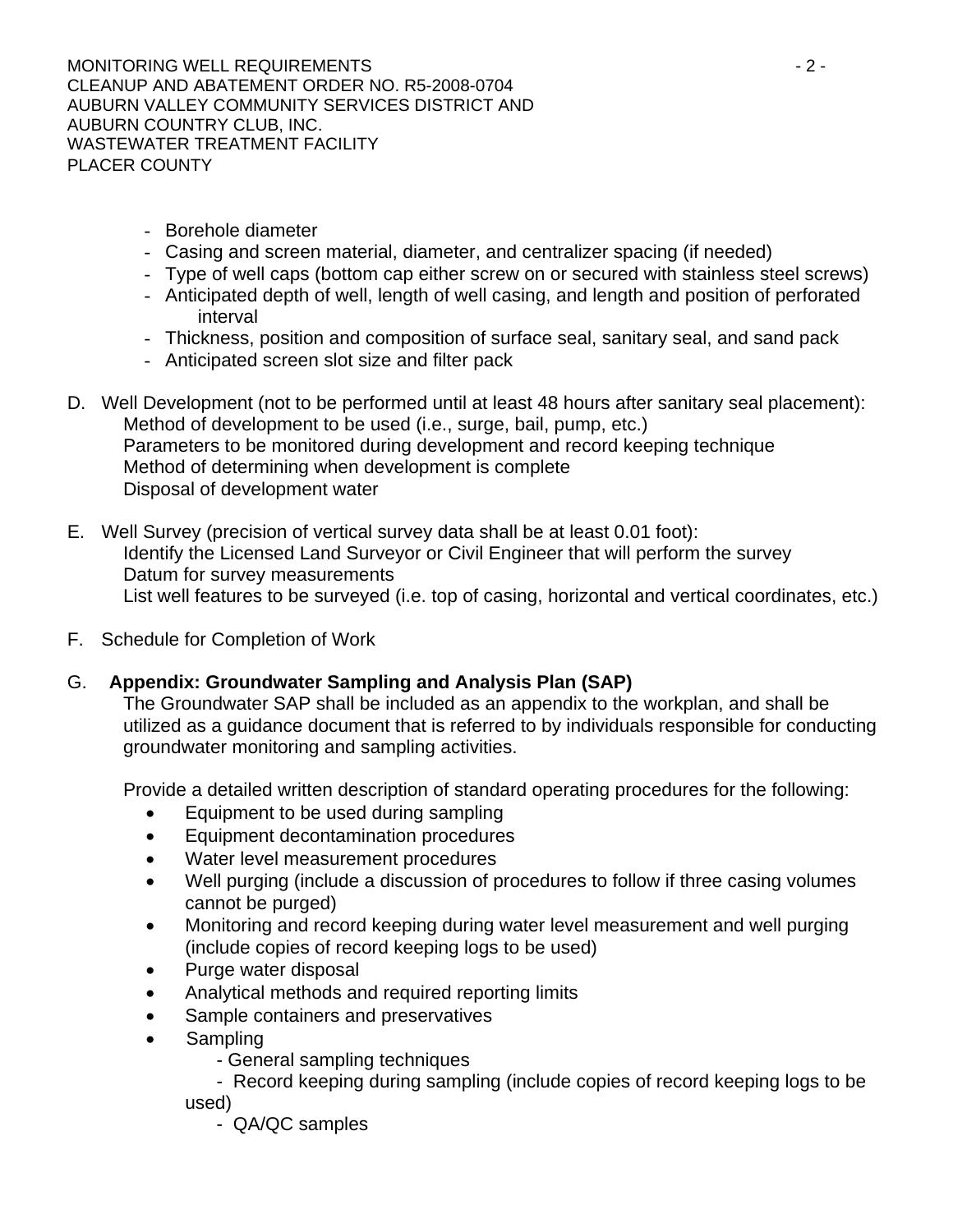MONITORING WELL REQUIREMENTS AND RESIDENCE AND A SHIP SERVICE AND RESIDENCE A SHIP SERVICE AND RESIDENCE A SHIP SERVICE AND RESIDENCE A SHIP SERVICE AND RESIDENCE A SHIP SERVICE AND RESIDENCE A SHIP SERVICE AND RESIDENCE A CLEANUP AND ABATEMENT ORDER NO. R5-2008-0704 AUBURN VALLEY COMMUNITY SERVICES DISTRICT AND AUBURN COUNTRY CLUB, INC. WASTEWATER TREATMENT FACILITY PLACER COUNTY

- Chain of Custody
- Sample handling and transport

# **SECTION 2 - Monitoring Well Installation Report**

The monitoring well installation report must provide the information listed below. In addition, the report must also clearly identify, describe, and justify any deviations from the approved workplan.

- A. General Information:
	- Purpose of the well installation project

 Brief description of local geologic and hydrogeologic conditions encountered during installation of the wells

 Number of monitoring wells installed and copies of County Well Construction Permits Topographic map showing facility location, roads, surface water bodies

 Scaled site map showing all previously existing wells, newly installed wells, surface water bodies, buildings, waste handling facilities, utilities, and other major physical and man-made features.

B. Drilling Details (in narrative and/or graphic form):

 On-site supervision of drilling and well installation activities Drilling contractor and driller's name Description of drilling equipment and techniques Equipment decontamination procedures Soil sampling intervals and logging methods Well boring log

- Well boring number and date drilled
- Borehole diameter and total depth
- Total depth of open hole (same as total depth drilled if no caving or back-grouting occurs)
- Depth to first encountered groundwater and stabilized groundwater depth
- Detailed description of soils encountered, using the Unified Soil Classification System
- C. Well Construction Details (in narrative and/or graphic form):

Well construction diagram, including:

- Monitoring well number and date constructed
- Casing and screen material, diameter, and centralizer spacing (if needed)
- Length of well casing, and length and position of perforated interval
- Thickness, position and composition of surface seal, sanitary seal, and sand pack
- Type of well caps (bottom cap either screw on or secured with stainless steel screws)